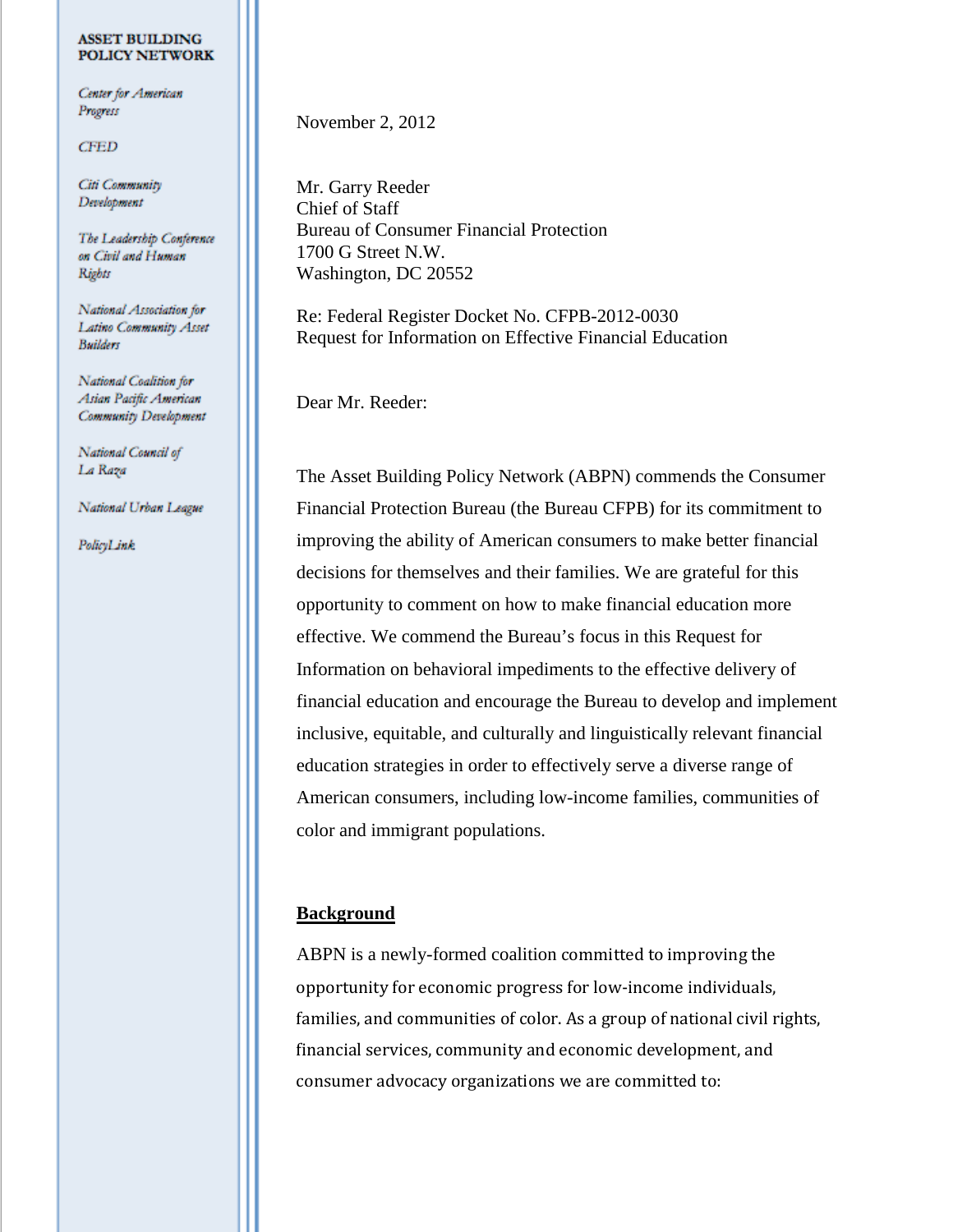- Advancing national savings and asset-building policy and advocacy;
- Developing a shared communications agenda and strategy; and
- Building the capacity of Network members and their affiliates.

The communities represented by ABPN members currently find themselves in a period of severe economic uncertainty that most Americans have never experienced in their lifetimes. The financial crisis hit communities of color and low-income communities especially hard. According to a recent report by the Pew Research Center, the wealth gap has expanded in recent years to the point where the median wealth of white households is now 20 times that of black households and [1](#page-0-0)8 times that of Hispanic households.<sup>1</sup> The foreclosure crisis played a large role in widening the racial wealth gap: according to the Center for Responsible Lending, the foreclosure crisis has resulted in losses of \$194 billion in the African-American community and \$177 billion in the Latino community.<sup>[2](#page-1-0)</sup> Annamaria Lusardi, a leading financial literacy researcher, finds that lack of relevant financial information is "particularly high among minorities and a major obstacle to [their] accumulation of wealth."[3](#page-1-1) For these reasons, the members of ABPN believe that policies to promote asset development and financial inclusion are as important today as they have ever been—especially efforts tailored to minority communities and families with culturally and linguistically relevant programming and materials. Improving the effectiveness and broadening the reach of effective financial education is critical to addressing the unique and specific needs of our constituencies.

Supporting and providing financial education helps ABPN members achieve our missions to develop a more equitable and prosperous society and improve the health and wealth of our

<sup>1</sup> Paul Taylor, Richard Fry and Rakesh Kochhar, "Wealth Gaps Rise to Record Highs Between Whites, Blacks, Hispanics," Pew Research Center, July 26, 2011, at

http://www.pewsocialtrends.org/2011/07/26/wealth-gaps-rise-to-record-highs-between-whites-blackshispanics/.

<span id="page-1-2"></span><span id="page-1-0"></span><sup>2</sup> Debbie Gruenstein Bocian, Wei Li, and Keith S. Ernst, "Foreclosures by Race and Ethnicity: The Demographics of a Crisis," Center for Responsible Lending, June 18, 2010, at

http://www.responsiblelending.org/mortgage-lending/research-analysis/foreclosures-by-race-andethnicity.pdf

<span id="page-1-1"></span><sup>3</sup> Annamaria Lusardi, *Financial Education and the Savings Behavior of African-American and Hispanic Households* (Washington, D.C.: U.S. Department of Labor, September 2005).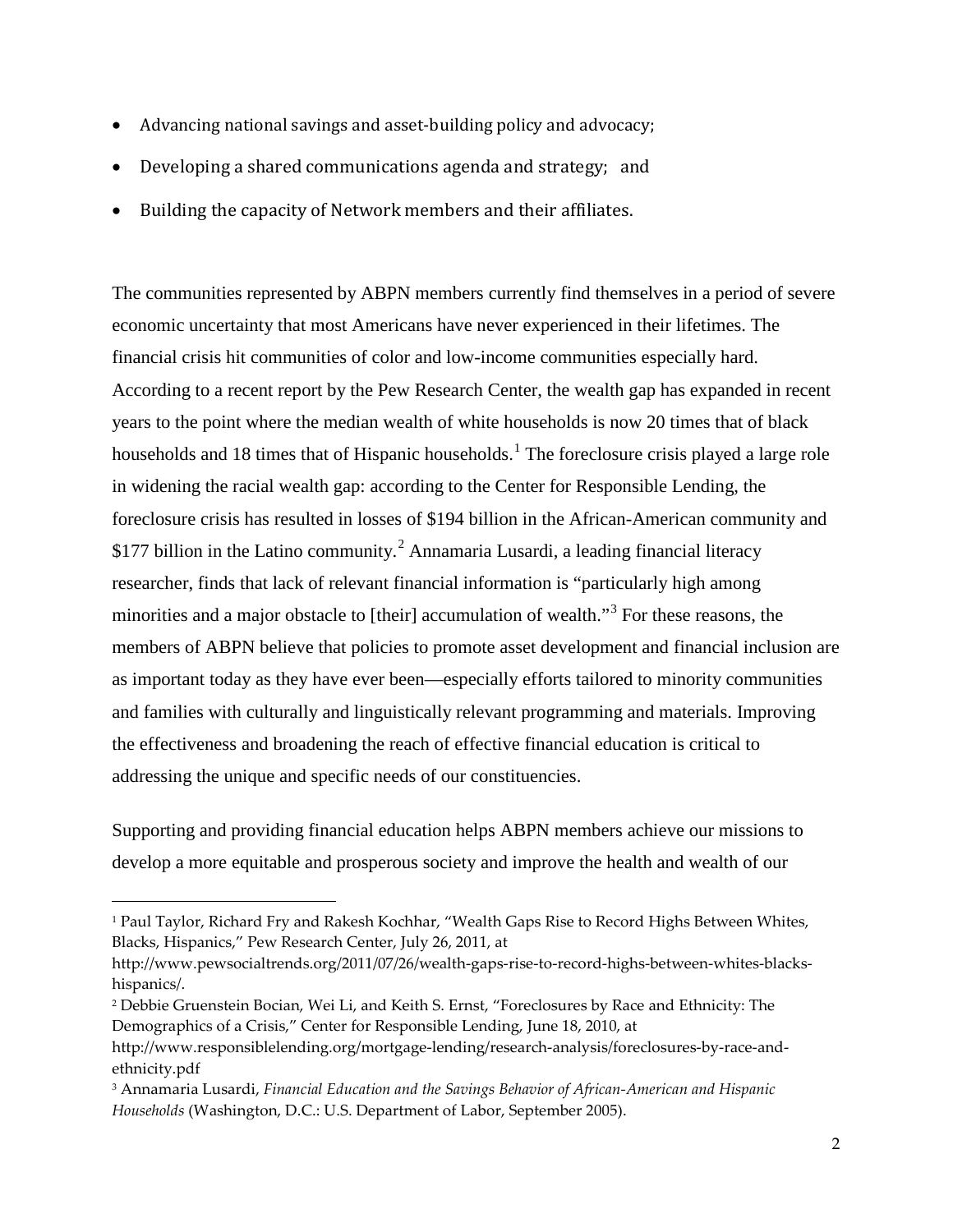communities, particularly ethnic and racial minorities and immigrants. Workforce training; affordable homeownership opportunities; safe and sustainable neighborhoods; intergenerational education opportunities; and financial inclusion: none of these strategies in isolation is sufficient to move the needle on financial wellbeing and economic opportunity. Each plays an important role, and financial education can boost the effectiveness of each as well as play a connective role, building meaningful linkages between each area.

The theoretical underpinning of financial education is that people make financial decisions in ways that are destructive to their financial security because they lack information that would prompt them to behave differently. Thus, if provided with suitable financial education an individual would make more beneficial financial decisions. When ABPN members solicited feedback from our network members and affiliates, respondents agreed that essential financial capability skills include budgeting, getting and maintaining good credit, saving regularly and avoiding high-cost and predatory financial services.

Our recommendations in this letter draw on the extensive research, experience and community practice that our members have accumulated over several decades. Our comments are reflective of the ABPN as a body and not necessarily the position of each member.

## **Challenges to Effective Financial Education**

- *1. In your experience, what are consumers' most common financial decision-making challenges?*
- *2. Is there a common set (or lack) of habits, attitudes, or practices, and if so, what are they?*
- *3. What are the major challenges in providing financial education that would help adult consumers address the issues identified in questions 1 and 2, and that would lead to good financial outcomes for recipients?*

During the subprime mortgage crisis, for example, the complexity of mortgage documentation ensnared many borrowers in mortgages they didn't understand the terms for which were buried in hundreds of pages of paper. This was particularly true in African-American and Latino communities, where some mortgage lenders focused on refinancing homeowners into exotic,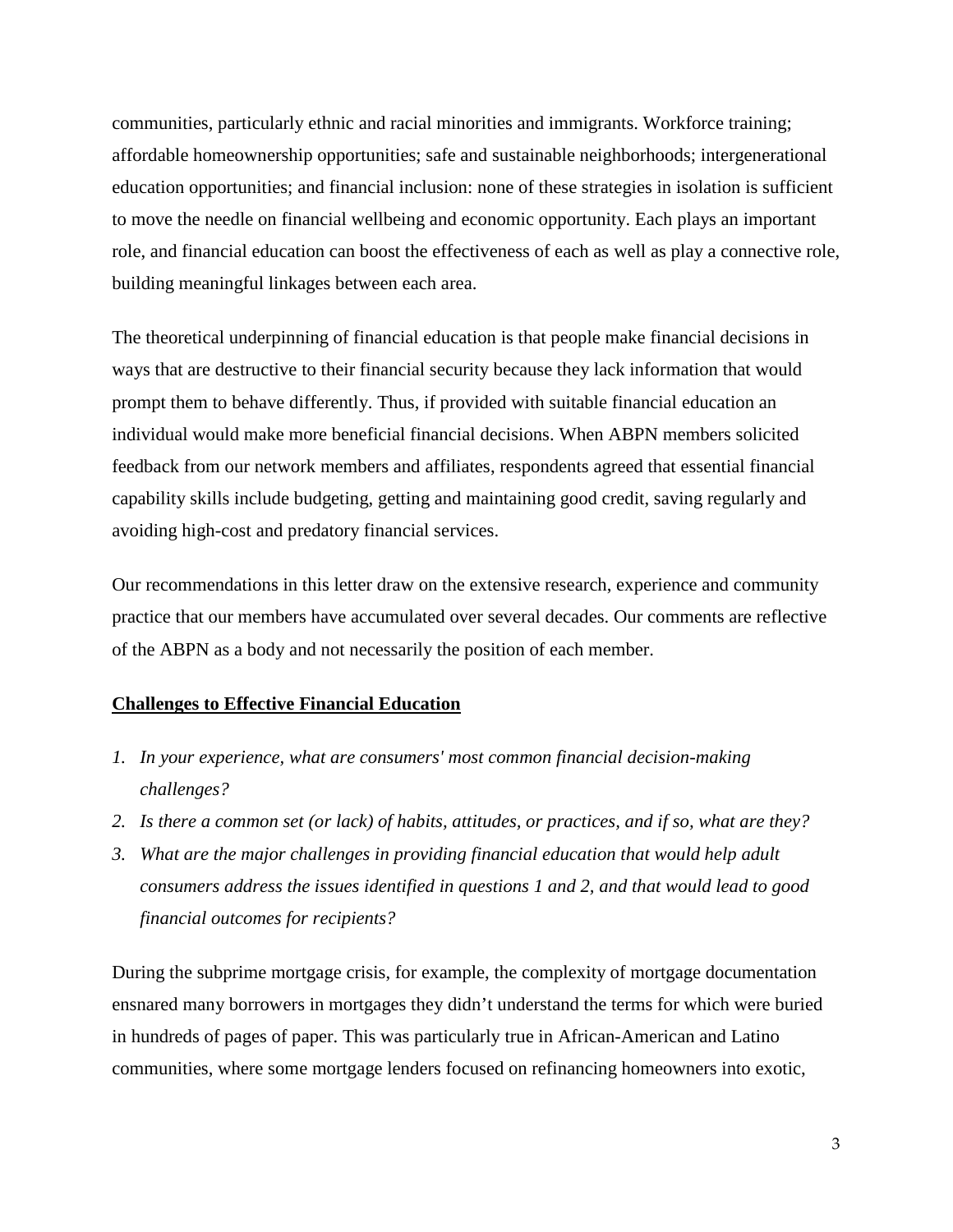ultimately dangerous loans that eroded the assets' value over time. [4](#page-1-2) Evidence suggests that financial education can yield promising outcomes in terms of behavior change, especially when the provision of information is paired with an opportunity to act. For example, research by the Kansas City Federal Reserve Bank found marked improvements in workers' financial capability as the result of a workplace financial education program. Among other positive outcomes, workers borrowed less from their 401k accounts, increased their 401k participation and contributions and reported less financial stress.<sup>[5](#page-3-0)</sup>

The link between education and behavior is not straightforward. Research is now beginning to suggest that the people who most need the help are not in fact getting it. Some research suggests that the people most likely to engage in financial education are not necessarily those that need it most. In the Kansas City Federal Reserve Bank's evaluation of the workplace financial education program, researchers qualified their positive findings to note that:

"the people who chose to participate in a financial education program[,] that is, those who self-select into the program, may be more motivated to improve their financial position than those who choose not to participate."<sup>[6](#page-3-1)</sup>

Our collective experience in designing, delivering, and researching financial education services raises a number of additional potential issues that could limit the effectiveness of financial education:

*Lack of culturally and linguistically relevant financial education service:* It is important to consider that some of what is categorized as "behavioral resistance" results from cultural and linguistic disconnects between the provider of financial education and the consumer. NCLR has recently concluded research on Latino use of financial products and services in California. Results show that Latinos who did not own a traditional mainstream bank account

<sup>4</sup> Treuhaft, Rose, and Tran.

<span id="page-3-0"></span><sup>5</sup> Kelly D. Edmiston, Mary C. Gillett-Fisher and Molly McGrath, *Weighing the Effects of Financial Education in the Workplace* (Kansas City, Mo: Federal Reserve Bank of Kansas City, Community Affairs Department, Oct. 2009)

<span id="page-3-1"></span><sup>6</sup> . Edmiston, Gillett-Fisher and McGrath.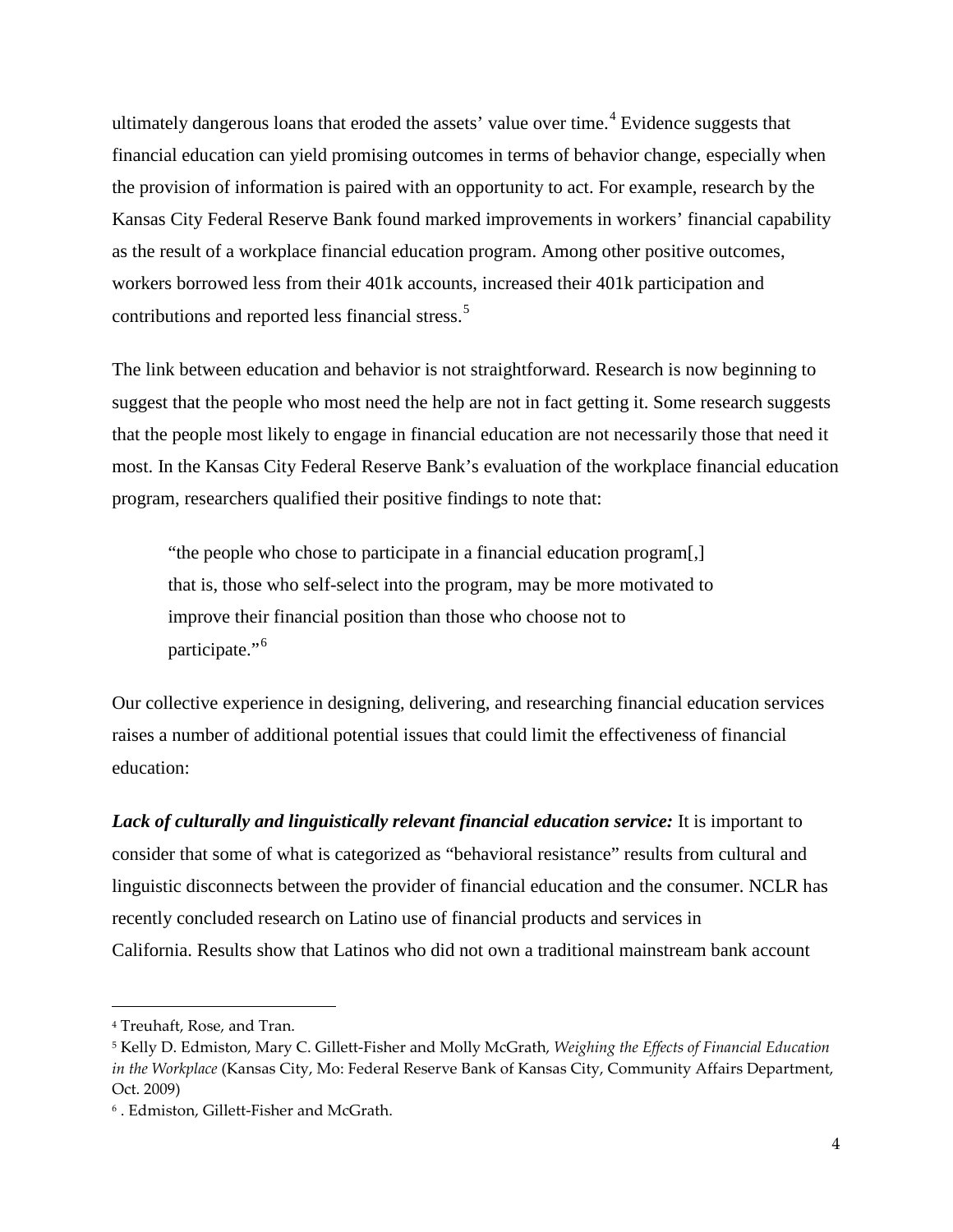were overwhelmingly (66%) Spanish-speaking. When asked to identify the top factors they considered when choosing a bank, the ability to communicate in Spanish was a top consideration for them.[7](#page-3-1) The delivery of financial information and services must be done in a way that is comfortable for the customer, and this suggests that currently, this segment of the population is not finding this to be the case.

One key to improving the effectiveness of financial education is identifying where and why there is a mismatch between demographic segments that would benefit from financial education and the capacity of the local and regional governments, community organizations and financial institutions to deliver those services. The Bureau can and should play a transformative role in identifying where there are capacity-building needs and mobilizing funders and policymakers to around those needs.

*Stigma*: Both the academic literature and several of our members point to the negative stigma surrounding about talking about financial literacy problems as one source of people's resistance to financial education and behavior change. As one of CFED's local partners put it:

People don't want to admit they don't know enough about their own finances or that they can't effectively manage their finances. … In order to get people into workshops, seminars, trainings, etc. there has to be an admission (at least internally) that you have a problem and need help. That is very difficult when you think you've been doing great just to survive.

This indicates that when financial education is painted as "remedial" and pointing out flaws, versus empowering and building on strengths, people are significantly less willing to participate.

**There is a lack of trust and a negative attitude towards financial institutions particularly among un/underbanked individuals:** The lack of trust and negativity is a significant barrier to increasing financial education and positive behaviors and can be attributed to a variety of things including the recent financial crisis, lack of appropriate services or convenience, access to credit,

<span id="page-4-0"></span><sup>7</sup> The full results of this survey will be published on NCLR's website in the near future.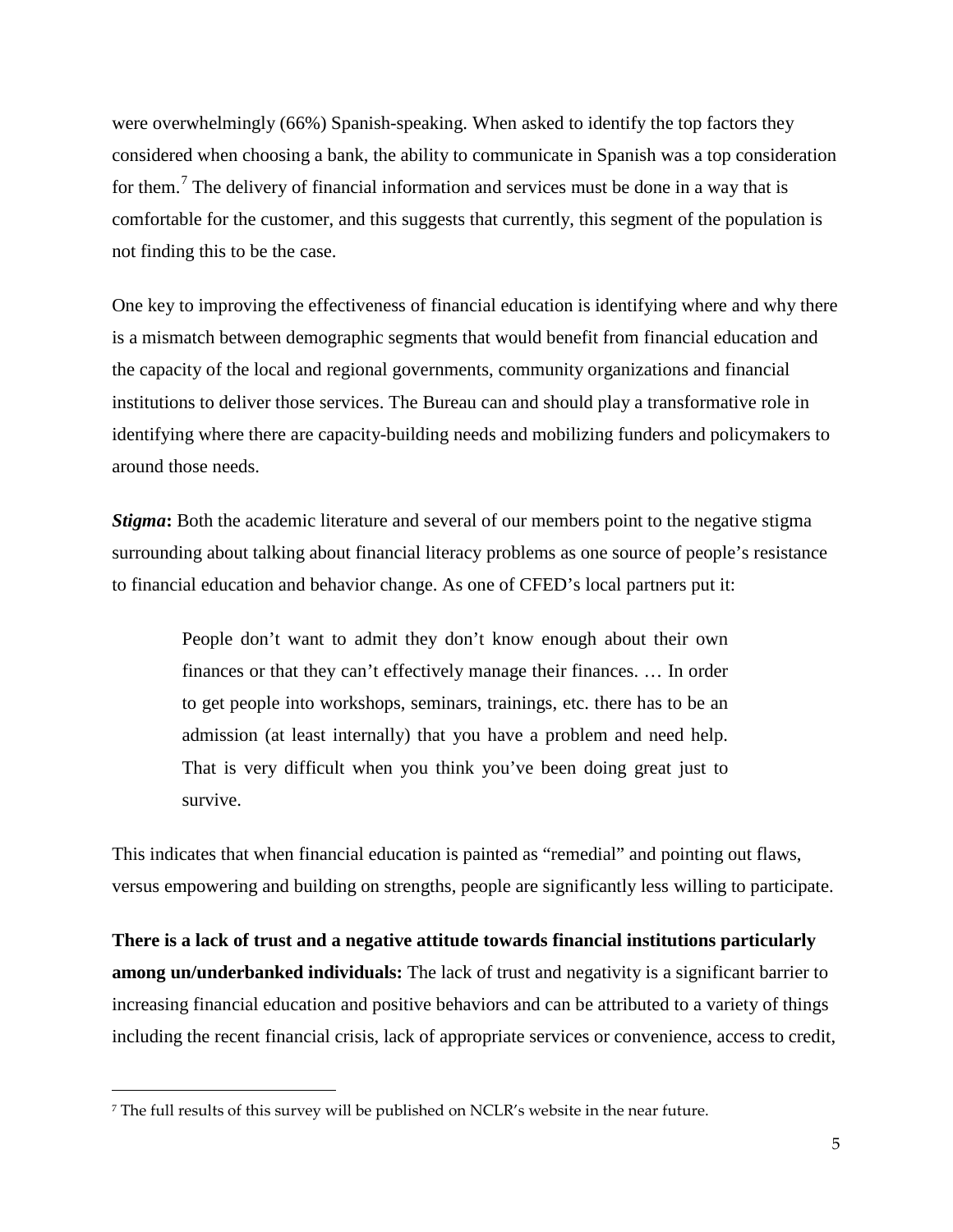credit score, lack of understanding of how the banking system works, banking practices, prior checking account issues that are documented in ChexSystems, and cultural views of banks. Resistance to mainstream financial institution could be exacerbated further if financial education (1) fails to acknowledge the existence of negative attitudes toward banks and attempt to overcome them or (2) fails to acknowledge the *positive* experiences individuals might have had with the alternative financial service providers. For instance, NALCAB member the Mission Asset Fund conducted a survey of 250 Latino immigrants in the Mission District neighborhood of San Francisco and found that 43% of Latina immigrants mistrusted banks. One focus group participant said, "I don't trust banks, they tell you one thing and then it turns out to be something else. They don't give you all the information."[8](#page-4-0) The CFPB could be instrumental in overcoming this lack of trust in financial institutions by supporting and sponsoring educational programs developed with input and/or partnership from financial institutions, governmental agencies, and non-profits specializing in this area.

### **Recommendations and promising approaches**

<span id="page-5-0"></span> $\overline{a}$ 

*5. How might CFPB effectively disseminate financial literacy and education resources that will help consumers build the necessary skills to achieve good financial outcomes?*

*7. What research in behavioral economics or other academic fields—published or still in process—provides insight into financial education approaches that can help consumers achieve their own financial goals?*

Financial education has been a crucial component of ABPN members' work to help low- and moderate-income families build assets and improve their household balance sheets. In our view, financial capability is a necessary foundation: households cannot effectively build assets unless they also develop knowledge and skills to do so in a sustainable manner. Individuals on the path to homeownership, for example, must not only accumulate the savings necessary for a down payment, they must also build the credit necessary to qualify for a loan and have the financial management skills to keep up with the mortgage, as well as maintenance, on their new home.

<sup>8</sup> "Latina Immigrants," *Immigrant Financial Integration Initiative*, Survey Brief No. 2, (Mission Asset Fund: San Francisco, California, 2009).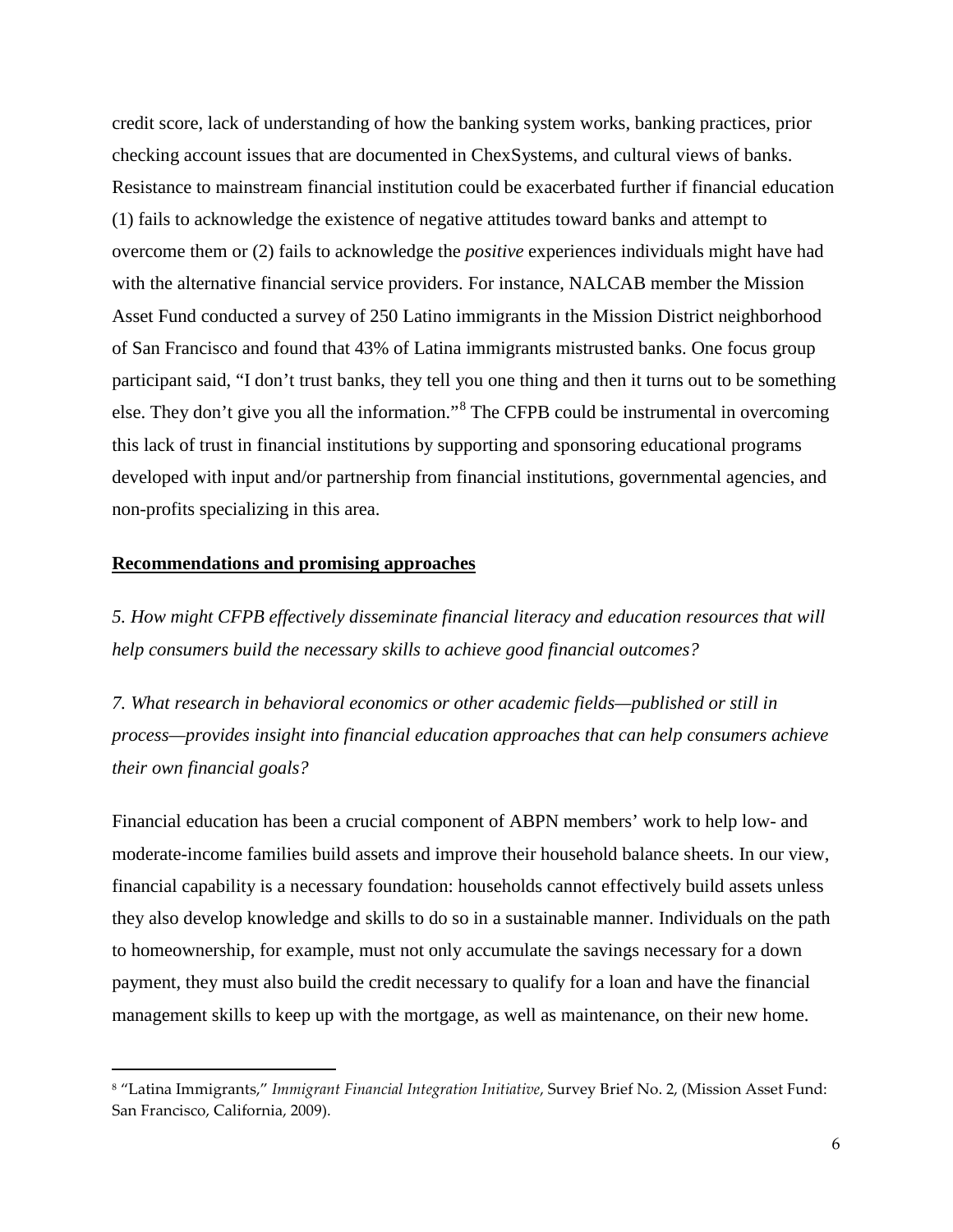Although the financial capability field is relatively new, academics, practitioners and policymakers have identified a great number of research questions and hypotheses for further investigation. CFED has recently launched, in partnership with ideas42 and with support from the Citi Foundation, a project aimed at piloting innovative behavioral interventions that can improve outcomes in asset-building programs. The Behavioral Economics Technical Assistance (BETA) project seeks to find and test manageable, low-cost program adjustments based on behavioral theory and research in behavioral economics and psychology. Potential interventions include the use of automation, reminders and process simplification to promote better personal financial management; and the use of social norms to increase the level of engagement in savings activities. These interventions could potentially augment or reinforce the impacts of financial education. CFED and ideas42 are currently in the process of selecting proposals for testing, and we expect to disseminate our findings by December 2013.

In the meantime, our past and ongoing work and research (discussed in detail in the following pages) point to several valuable lessons that can help the Bureau overcome the challenges described above in the short term. In particular, we believe that the *integration* of financial education into other service delivery programs might be among the single-most effective mechanisms to ensure that financial education reaches all the individuals who should be served and in a manner that would most likely create positive behavior change. Financial education should be integrated into the broad range of human services, community development, and education programs, including immigration services, small business development, and other areas. Secondly, we anticipate that the Bureau's new efforts to standardize financial education and measure financial capability will have far-reaching impacts on the effectiveness of financial education and consumers' trust in the information they receive.

# **1.** Integration of financial education into human services, community development and other education programs

The integration of financial education into human services, community development and other education programs can overcome resistance to financial education and increase its effectiveness in three ways: (1) it allows for the delivery of financial education in a personalized context that is immediately relevant to participants' lives; (2) it can be coupled with concrete products and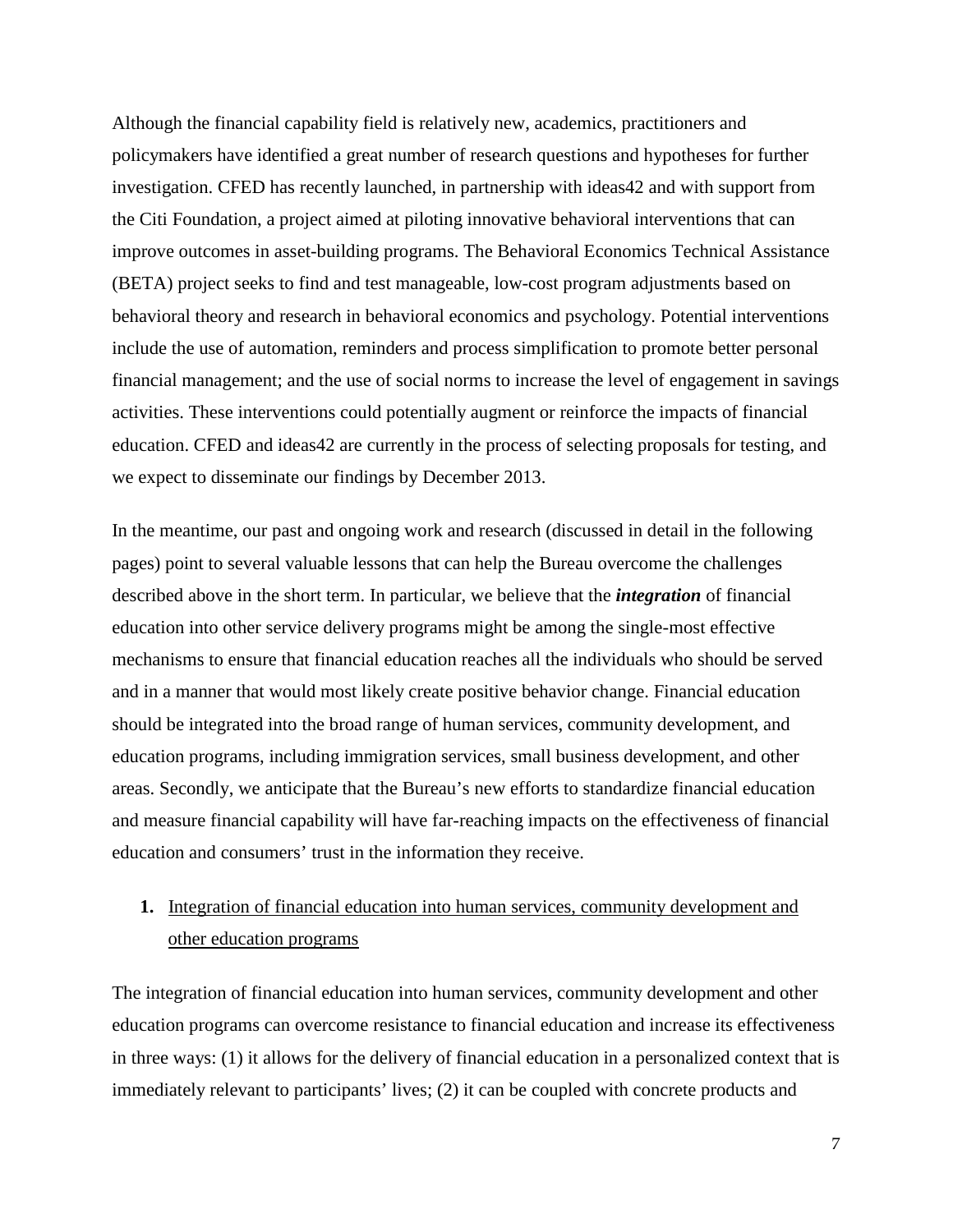incentives, such as savings accounts, that are closely aligned with the underlying program's objectives while also providing immediate "wins" to program participants; and (3) it utilizes preexisting pathways for delivery of financial counseling services so that participants are easier to reach on a consistent basis.

The integrated delivery of financial education can make it more effective by taking advantage of the built-in infrastructure provided by the core program for reaching program participants. Not only can participants receive financial counseling at the same sites where program services are delivered, they may even receive it from the same individuals working on their case and at the same time as other services. There is no need to develop a separate infrastructure for financial education. Indeed, research conducted by National CAPACD found that financial education has been most effective when delivered in conjunction with other services and strategies. Most common integrated financial education occurred through the delivery of one of the following services: 1) Immigrant and refugee integration services; 2) Housing counseling and education; 3) Small business assistance, or 4) Bundled with other services such as workforce development or employment training. Using these existing pathways can not only help to overcome the time constraints that many program participants may be under due to work schedules, child care and other pressing concerns, it can help deliver financial education over the longer period of time necessary to create and instill long-lasting habits.

Jonathan Mintz, Commissioner of New York City's Office of Financial Empowerment calls these integration opportunities "touchpoints"—optimal moments for combining service delivery with financial education that enhance the effectiveness of both.<sup>[9](#page-5-0)</sup> For example, the city of San Antonio requires anyone receiving more than one month of rental assistance to enroll in financial education classes, participate in one-on-one financial coaching and save a portion of his/her current income.<sup>[10](#page-7-0)</sup> For someone at risk of losing his or her home, the benefits of better financial education are immediate and clear, including the better prioritization of spending decisions and

<sup>9</sup> New York City Department of Consumer Affairs, Office of Financial Empowerment, *Municipal Financial Empowerment: A Super-Vitamin for Public Programs* (New York, New York: 2012).

<span id="page-7-0"></span><sup>10</sup> Jennifer Medina, Jennifer Brooks and Rick Haughey, *Integrating Financial Empowerment Strategies into Housing and Homelessness Prevention Programs* (Washington, DC: CFED, August 2012).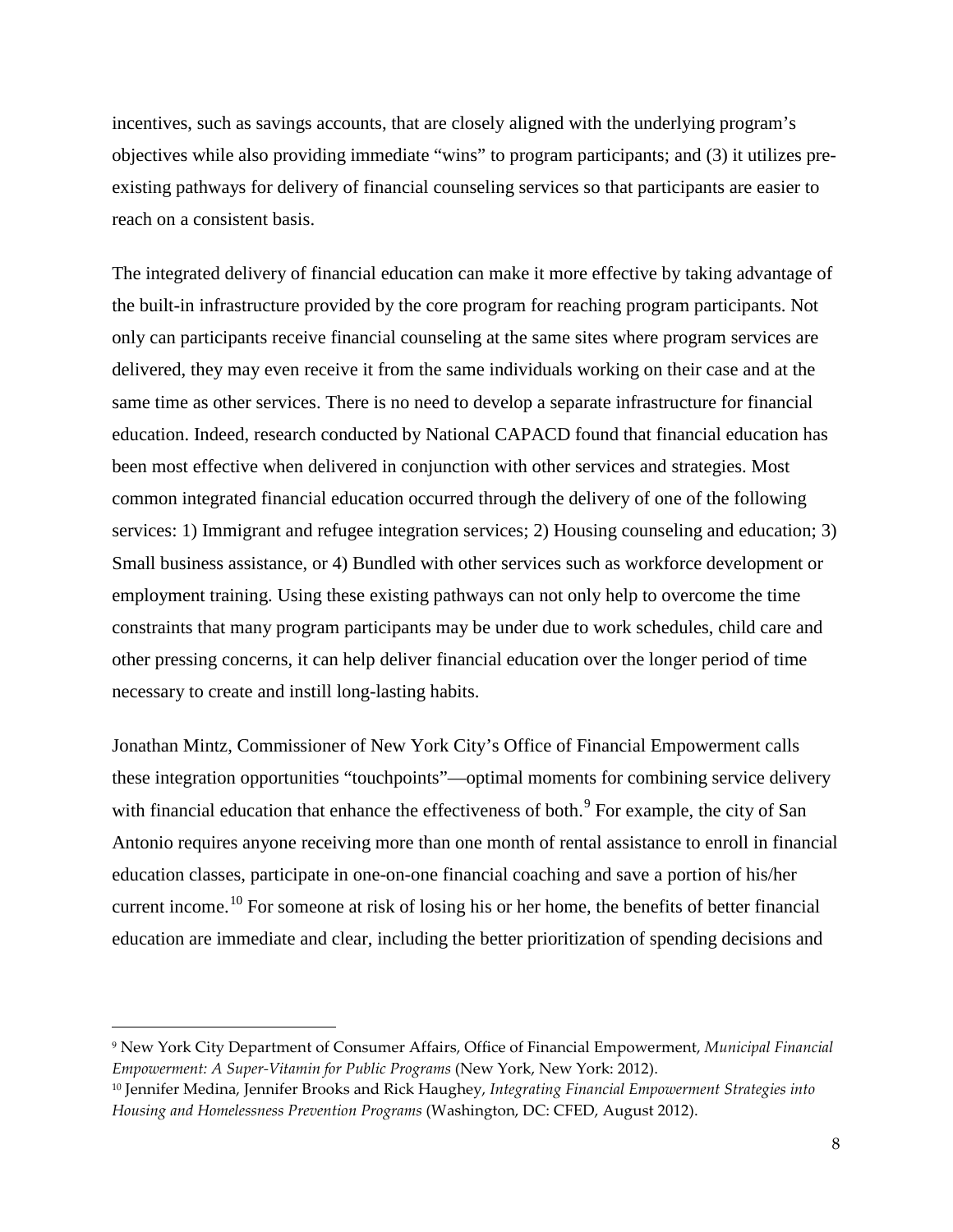help with budgeting; the accumulation of emergency savings in the event of a financial shock; and a better understanding of a borrower's rights and obligations in the event of a foreclosure.

Some of the early leaders in developing integration strategies have been long-established community-based organizations that recognized how the services their clients and community members need are interrelated. The Mission Economic Development Agency (MEDA), an affiliate of both NCLR and NALCAB, provides microenterprise development, VITA tax preparation services, financial education, homebuyer assistance and foreclosure prevention services in the Mission District of San Francisco. MEDA has pioneered service integration with clients to help link previously separate services. The organization views financial education as the core of all of its asset building services, and has integrated financial education  $\&$  coaching into its small business assistance and homebuyer counseling programs, among others, to ensure that all of its clients receive the same information on credit, debt, and savings. MEDA's model utilizes a long-term coaching methodology, which allows the client to take ownership over their financial goals and action plan. MEDA's bundled services approach, in partnership with other providers, ensures that clients receive supportive services that can help them meet their goals, ranging from childcare to tenant's counseling, and computer training.

United Way Worldwide has developed an integrated strategy through its Financial Stability One Stop Centers and SparkPoint Centers, which also pair financial education and counseling with work and income supports such as vocational training, benefits enrollment, free tax preparation and savings opportunities such as IDAs. The United Way experience suggests that delivering financial education seamlessly with other services is more effective than delivering it in isolation. For instance, the Career Connections and Prosperity Center in Winston-Salem, North Carolina reported that clients demonstrated improved outcomes for earnings, decreasing debt and increasing credit, and savings, despite meeting less than half of its goal for enrollment in its financial literacy workshop.<sup>[11](#page-7-0)</sup>

The early results from the center-based strategy are promising, but more rigorous evaluation is required to understand precisely what is working and whether initial successes translate into

<span id="page-8-0"></span><sup>11</sup> Rita Bowen, *Financial Stability through Integrated Service Delivery: Highlights from the United Way System*  (Alexandria, Virginia: United Way Worldwide, 2011).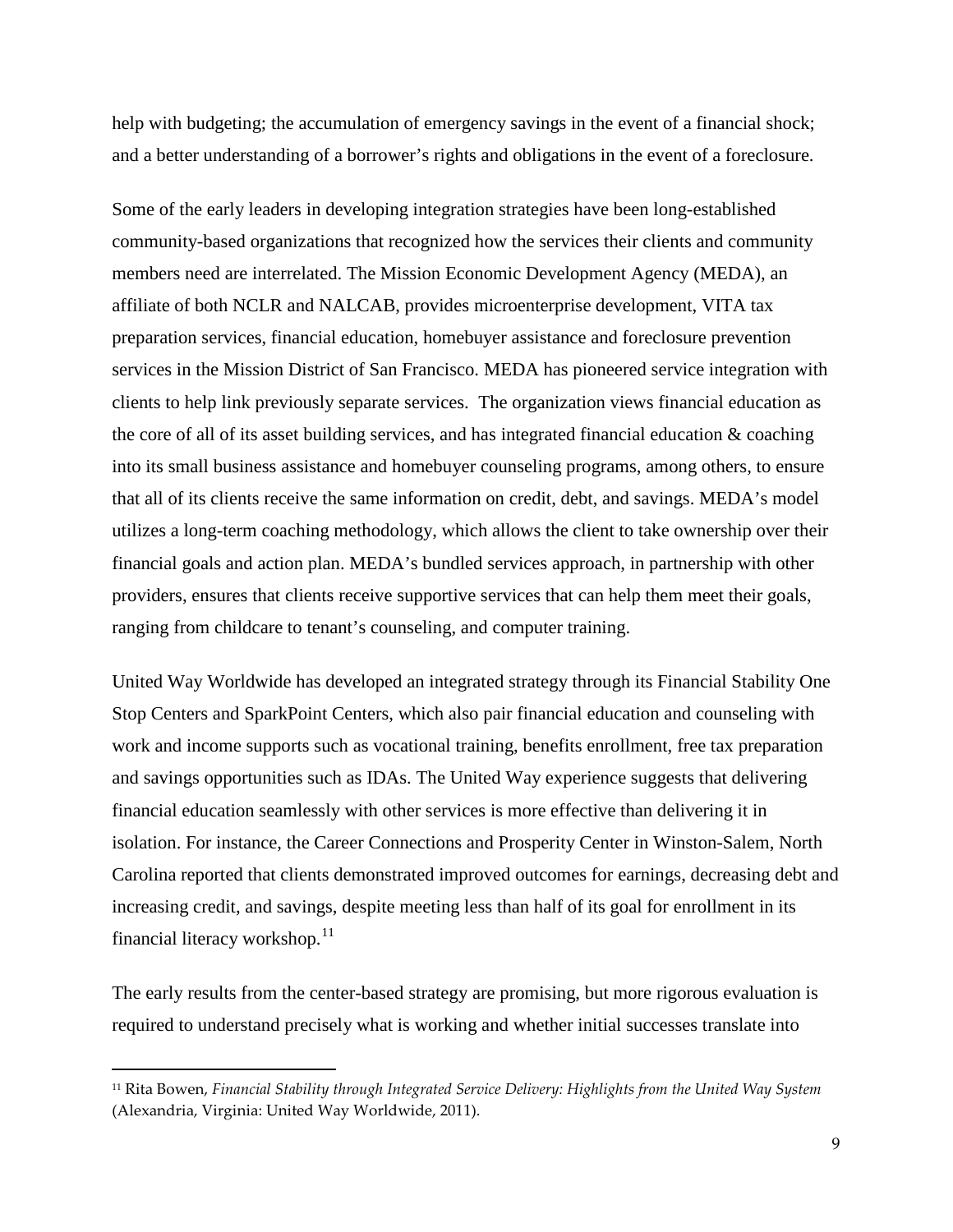long-term improvements in clients' financial capability and wellbeing. We understand that this work is already underway and are pleased with the Bureau's commitment to further evaluation. We recommend that the Bureau make an explicit commitment to share its findings, when they are available, in widely accessible ways with practitioners in the field.

The Bureau should also place a strong emphasis on understanding the role of language and culture in the delivery of financial education. The financial counseling approach, and integrated service delivery strategies more generally, are grounded in relationships built with clients over time. Community organizations often operate in a multicultural and multilingual atmosphere. Financial education resources are not always readily available in a variety of languages. Further, there is an insufficient understanding of the extent to which the national infrastructure for delivering financial education has the capacity to deliver these services with the cultural and linguistic competency that is necessary to be most effective. This is especially true for financial decision-making, when product features and costs, terms and conditions, are often already difficult to fully understand. NCLR, NALCAB and National CAPACD are each national leaders in the development and dissemination of culturally and linguistically relevant financial education. For example, Hawaiian Community Assets (HCA) developed the Kahua Waiwai: Building a Foundation for Wealth<sup>[12](#page-8-0)</sup> financial education curriculum for youth and adults that incorporates the values of traditional Native Hawaii in presenting financial concepts that focuses on connection to the land as an asset and resource and responsibility to family and community. The Bureau has itself set a new standard for the availability and ease of access to translation services in a wide variety of languages. This leadership positions the Bureau to continue to address solutions to language barriers in the financial education field.

### **2.** Access to concrete products and incentives.

 $\overline{a}$ 

<span id="page-9-0"></span>A second way in which the integration of financial education can make it more effective is when it is coupled with concrete products and incentives—such as a savings account or IDA—that can provide immediate benefits to participants, as well as real-life application of lessons learned.

<sup>&</sup>lt;sup>12</sup> See: http://www.hawaiiancommunity.net/products\_kahua\_waiwai\_curriculum.asp.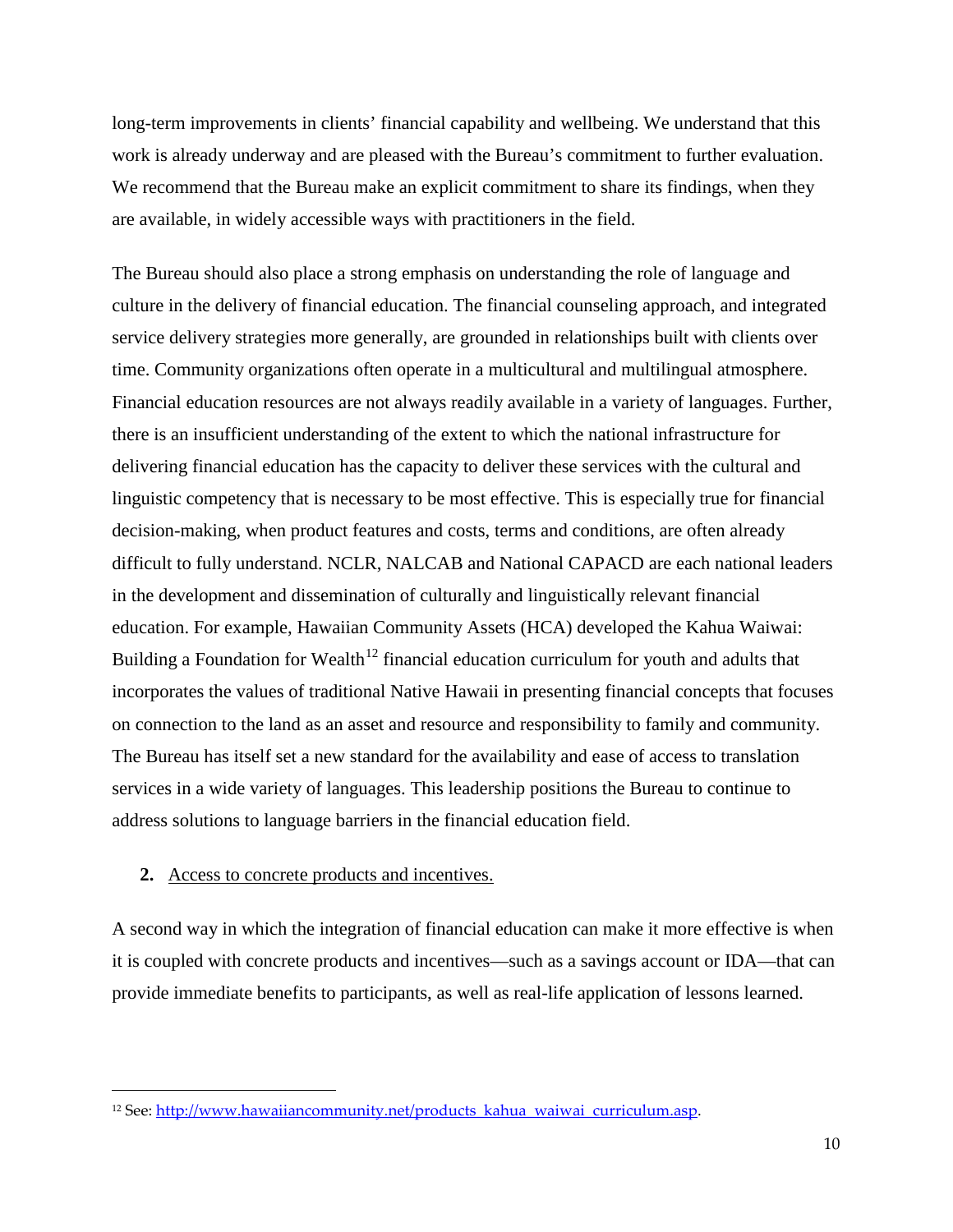NCLR affiliate Casa de Maryland developed an innovative context for delivering financial education related to access to loan products: their New Americans Citizenship Project of Maryland makes microloans to legal permanent residents who would like to become citizens but lack the funds required. In addition to offering study courses for the naturalization examination, English classes, and assistance completing the application, the project also refers clients to Casa de Maryland's full suite of services, including financial education. Moreover, the microloan repayment process builds clients' credit scores, so merely participating can build their access to mainstream financial products.

Several NCLR Affiliates are also currently participating in a pilot program in which participants, who are low-income Latinos, are enrolled in traditional bank accounts and receive financial coaching for one year. Participants will be given incentives to save throughout the duration of the program as well. The program aims to see what effect the coaching has on participants savings behavior, and ultimately, if it builds their financial capability.

Kindergarten to College (K2C), another program which pairs financial education with the provision of products, was launched in 2010 in California as a collaborative effort by Citi Community Development, CFED, Living Cities, and the City of San Francisco to open savings accounts for children entering kindergarten. In addition to the obvious benefit of promoting increased savings, the accounts also serve as a tool in the classroom to imbue youngsters with basic financial literacy. The accounts are opened and managed by Citibank with seed funds from the City of San Francisco and philanthropic organizations (with lower-income children eligible for slightly larger initial deposits); the same organizations then provide incentives, including cash matches, to encourage enrolled families to save. An online portal [\(www.mysavingsaccount.com\)](http://www.mysavingsaccount.com/) provides families with easy account access and also serves as a repository of important information on the program. As of Fall 2012, every child entering kindergarten in the San Francisco Unified School District is eligible to enroll.

A powerful example of how service providers can successfully integrate financial education into a direct service "touchpoint" with built-in product access is the tax-time savings initiatives offered by free tax preparation campaigns. Each tax season, nonprofits and local governments across the country partner to offer free tax preparation through the Volunteer Income Tax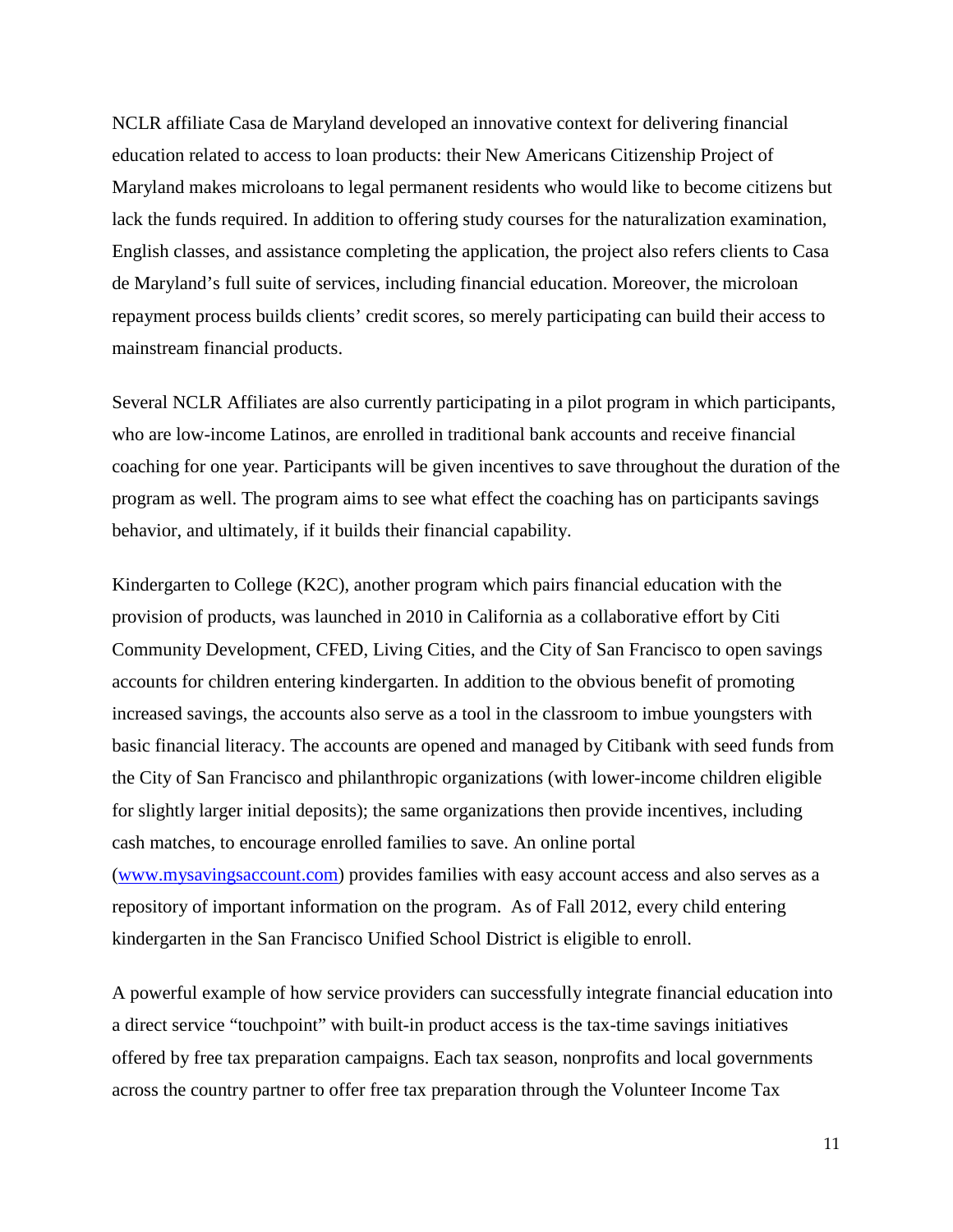Assistance (VITA) program, with the goal of maximizing LMI families' take-up of key income supports such as the Earned Income Tax Credit (EITC) and Child Tax Credit (CTC). VITA clients often receive their largest annual lump sum of money through their tax returns, which offers an ideal opportunity to save. Indeed, studies and surveys demonstrate that approximately one-third of low-income families intend to save a significant portion of their tax returns.<sup>[13](#page-9-0)</sup> Families often, however, have trouble actually putting money aside once the refund check arrives: in one study, only 45% of those who planned to save actually did so.<sup>[14](#page-11-0)</sup>

The El Paso Affordable Housing Credit Union Service Organization has created a continuum of financial education services that begins with VITA and continues with in depth financial education and credit building, connections to financial services at local credit unions, homebuyer counseling and eventually securing a safe mortgage. Over the past five years, El Paso AHCUSO has prepared more than 28,800 returns, engaged more than 4,300 families in financial education and facilitated approximately 350 mortgage closings. Nearly all the homebuyers (97 percent) were VITA clients and tax refunds were a common source of down payment funds.

Additionally, many VITA sites (and some private sector tax preparers) now market U.S. Savings Bonds to their clients. Participants in the Tax-Time Savings Bond Campaign have achieved compelling results by integrating educational outreach about the importance of savings into the tax prep moment and pairing that with an easily accessible, flexible savings product. One study found that VITA clients who heard from site staff or volunteers about the opportunity to save through bonds were more than twice as likely to buy bonds than those who did not receive such

<span id="page-11-1"></span><sup>13</sup> Jon Spader, Janneke Ratcliffe and Michael Stegman, *Transforming Tax Refunds into Assets: A Panel Survey of VITA Clients in Greenville, Henderson, and Raleigh, North Carolina* (Chapel Hill, North Carolina: Center for Community Capitalism and the Frank Hawkins Kenan Institute of Private Enterprise, University of North Carolina, August, 2005); Princeton Survey Research Associates International, *Tax Refund Poll for Bankrate.com*. (Princeton, New Jersey: March 2010).

<span id="page-11-0"></span><sup>14</sup> Spader, Ratcliffe and Stegman.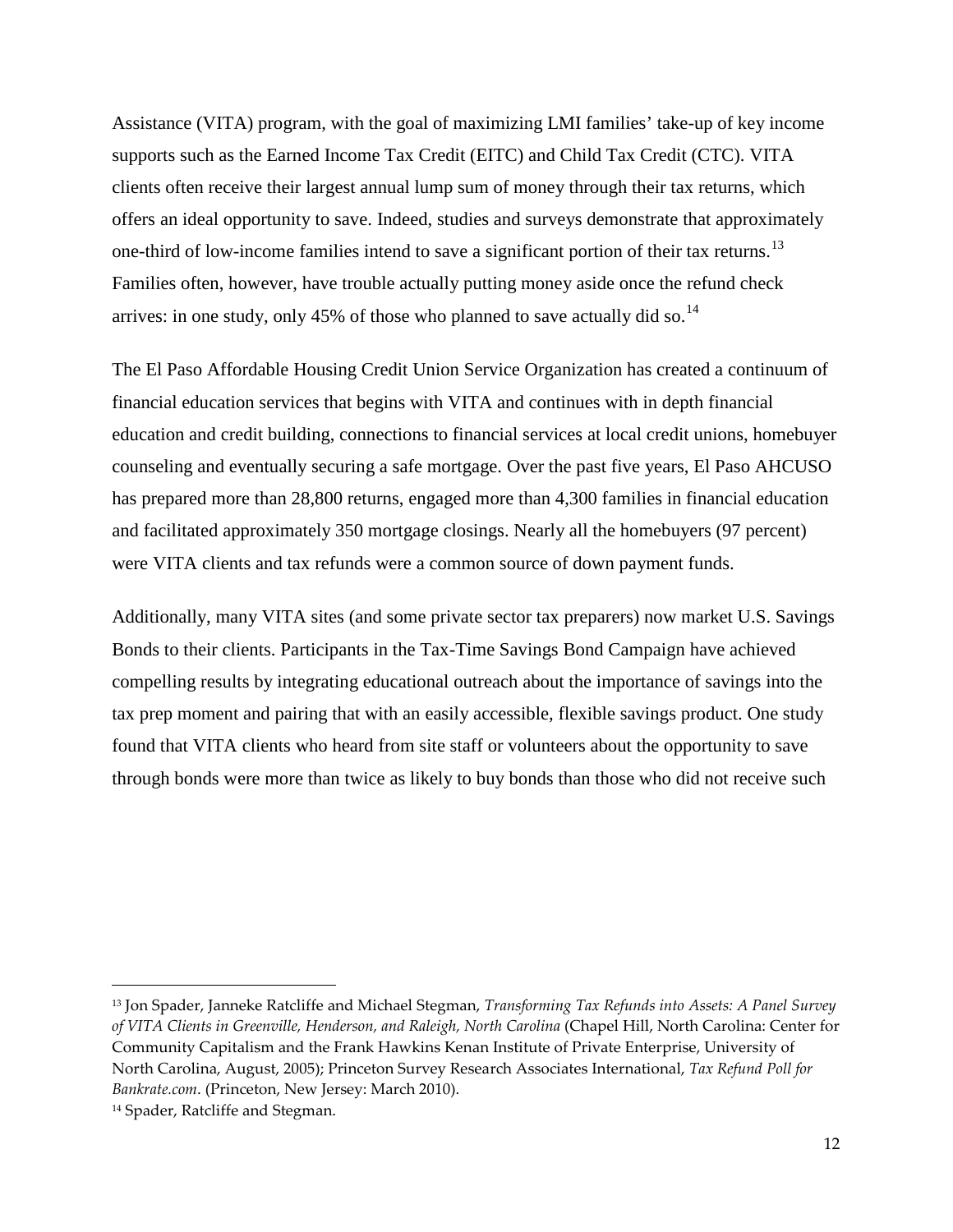outreach.<sup>[15](#page-11-1)</sup> Moreover, this approach is an effective habit-forming experience: about 25% of bond buyers in the past several years reported that they were repeat buyers.<sup>[16](#page-12-0)</sup>

The work of CFED, NCLR, National CAPACD and others on Individual Development Accounts (IDAs) also suggests that incentives can positively change behavior. IDA program participants receive a match (1:1, 2:1 or sometimes even higher) for deposits made into a dedicated savings account. Participants typically also receive a suite of services, including financial education, aimed at ensuring their readiness to acquire and maintain a major asset, such as a home. Since the 1990s, more than 1,000 organizations now offer IDA programs, resulting in tens of thousands of new homeowners, new business start-ups and new investments in education. According to the Center for Social Development (CSD), the pioneering organization for IDA development, research and implementation, IDA program participation had positive impacts on both total savings and net wealth. One CSD study, for example, found that IDA program participants had accumulated \$750 more in real assets at the end of the program than a control group.<sup>[17](#page-12-1)</sup>

More recently, the Council for Native Hawaiian Advancement (CNHA), a CDFI and HUDapproved housing counseling agency, launched the Hawaii Family Finance Program (HFFP) with support from the Department of Treasury. HFFP provides low-income families in Hawaii with IDAs for homeownership paired with financial education and debt reduction assistance. The financial education component focuses on helping households to establish a family budget and be prepared to apply for a mortgage. The program is based on a model developed by CNHA to assist low-income families on the waitlist of the State Department of Hawaiian Home Lands (DHHL) to be prepared to qualify for a home and lot selection for a home under the Hawaiian Homes Commission. Through the HFFP pilot with the Department of Treasury, CNHA has expanded the program to support native and non-native Hawaiians alike.

<sup>15</sup> J. Michael Collins, *Tax Time as a Teachable Moment: Assessing the Opportunities for Financial Education Linked to Community-based Tax Preparation* (University of Wisconsin-Extension Cooperative Extension, 2010).

<span id="page-12-0"></span><sup>16</sup> Doorways to Dreams Fund, *2012 Savings Bonds Report: Keep Bonds Easy. Preserving Universal Access Through Advocacy, Awareness, and Action* (Allston, Massachusetts, 2012).

<span id="page-12-1"></span><sup>17</sup> Jin Huang, *IDAs, Saving Taste, and Household Wealth*

<span id="page-12-2"></span>*Evidence from the American Dream Demonstration* (St. Louis, Missouri: Center for Social Development, Washington University, 2009).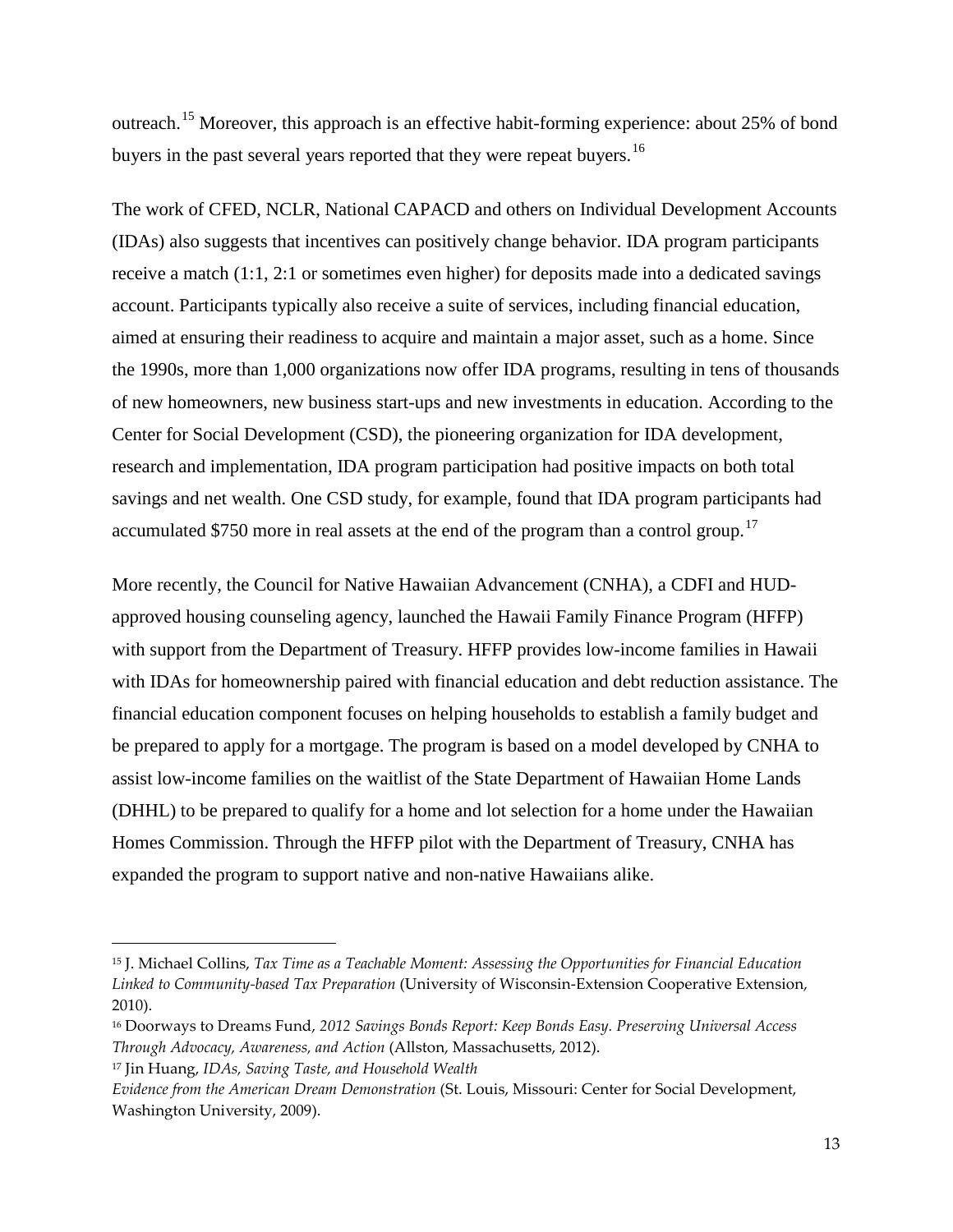A final example of the impacts of incentives on behavior is the recent success of "prize-linked savings" pilots, most notably in Michigan. Based on the work of Peter Tufano, Dean of Oxford University's business school, nine Michigan credit unions began offering a chance to win cash prizes for each \$25 that a saver deposited. The "Save to Win" project, spearheaded by the Michigan Credit Union League, the Doorways to Dreams (D2D) Fund and the Filene Research Institute, drew more than 11,500 new savers and \$8.6 million in new deposit in its first year alone.[18](#page-12-2)

These examples suggest that if financial education is coupled with immediate and tangible incentives that reward both the acquisition and application of new financial knowledge, behavior change—at least in the short term—is more likely to result.

### **3. Standards for defining and measuring "financial capability."**

The President's Advisory Council defines "financial capability" as "the capacity, based on knowledge, skills, and access, to manage financial resources effectively." Within this broad definition, however, there are no agreed-upon standards or curricula, nor is there an agreed-upon means of measuring an individual's financial capability. In the absence of these standards, we don't yet know what "financially capability" comprises in terms of specific knowledge or skills. Moreover, despite the apparent successes of some financial education programs, we don't actually know what types of financial knowledge and skills are the most likely to change behavior, or how those knowledge and skill sets vary depending on the client's life stage (presumably teens have different needs than young adults, parents, retirees, etc.).

To develop a common understanding of financial capability, one service provider suggested the creation of a "financial capability index"—a scale of financial wellbeing that would enable individuals and service providers to compare their own or a client's financial knowledge and skills to a defined "base-line" of financial health. This would guide individuals and service providers to take steps to address areas of weakness. In the absence of a standardized tool that

<span id="page-13-0"></span><sup>18</sup> Doorways to Dreams Fund, *Excerpts from Playing the Savings Game: A Prize-Linked Savings Report*  (Allston, Massachusetts: 2012).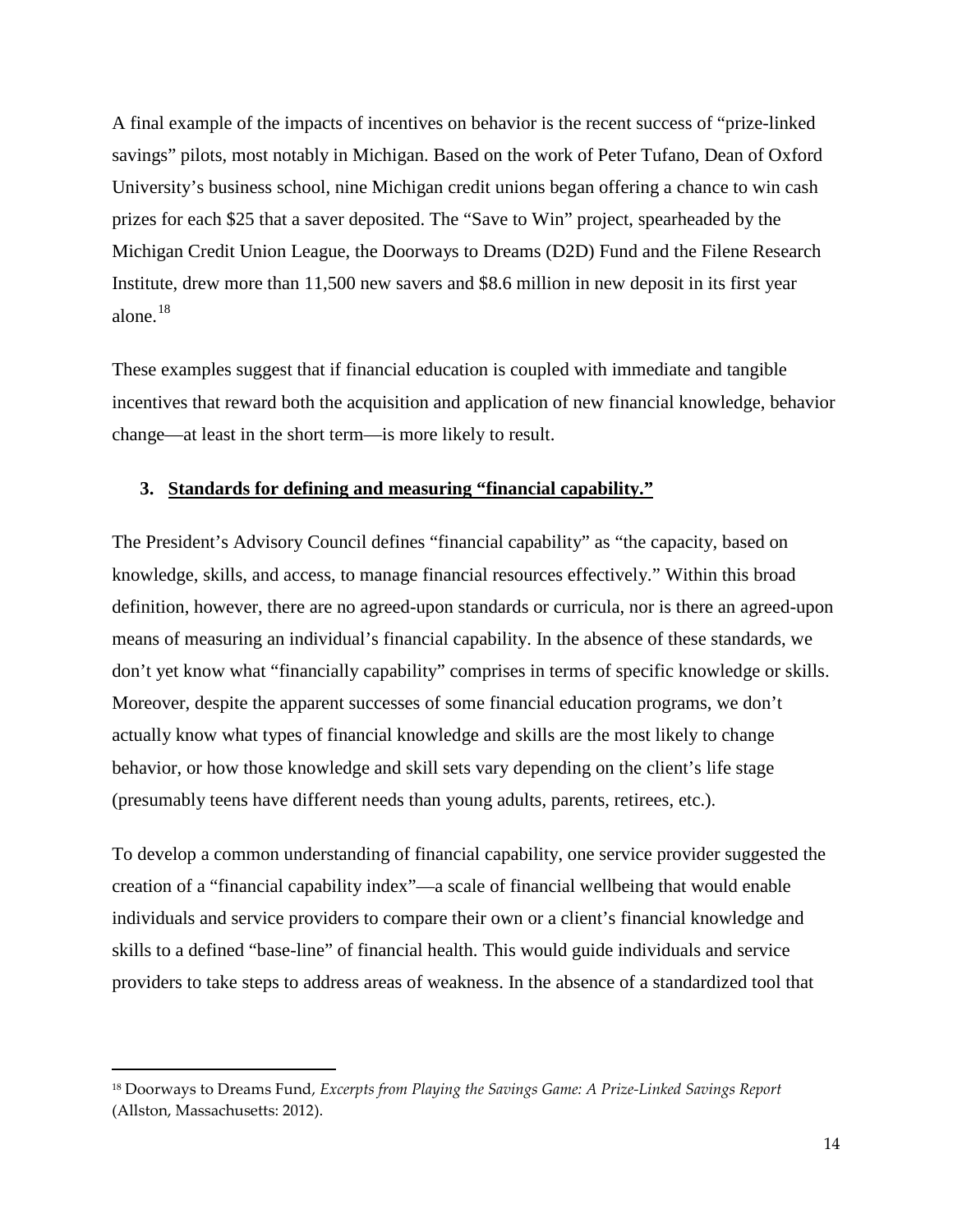people can use to assess themselves, they "[don't] know the status of their financial health and therefore will not seek any financial intervention or support."<sup>[19](#page-13-0)</sup>

The Bureau has already rightly recognized these challenges and is pursuing efforts to standardize the expectations around "financial capability," which we commend. The results of these efforts would not only improve the overall quality of financial education so that it is more likely to change behavior, it would improve the ability of researchers to determine its effectiveness. Common standards and metrics would also make it much easier for practitioners to develop consistently effective curricula, rather than drawing from the hodge-podge of materials available today. We recommend that the Bureau take the lead in aggregating data across the federal government to track the progress and impact of integrating financial education with other government-funded services and projects.

The "professionalization" of financial education would also improve consumer trust in the reliability of information received in financial education courses. Thanks to the Internet, almost anyone can seek out financial "advice"—but not all of it will be accurate or trustworthy. Nevertheless, consumers may feel they don't need specialized financial education because of the availability of this other information and its convenience one mouse-click away. ABPN members have suggested that the creation of an officially recognized certification for non-profit financial counselors (similar to the "Certified Financial Planner" certification available in the private sector) would help elevate proven approaches and reassure consumers about whom to trust.

### Conclusion

<span id="page-14-0"></span> $\overline{a}$ 

The need for all Americans to sharpen their financial savvy is increasingly urgent. In addition to the daily responsibilities of managing personal finances, building credit, and saving for college and retirement, consumers now face new challenges related to the rising costs of basic financial services, as well as numerous new, and at times, complex financial products. Although financial innovation necessary and beneficial, it has, on occasion, spawned predatory products aimed at nothing more than stripping the wealth of vulnerable consumers.

<sup>19</sup> Comments of Victor Ramirez, Vice President, Citi Community Development, submitted in CFED survey of A&O Network members, September 2012.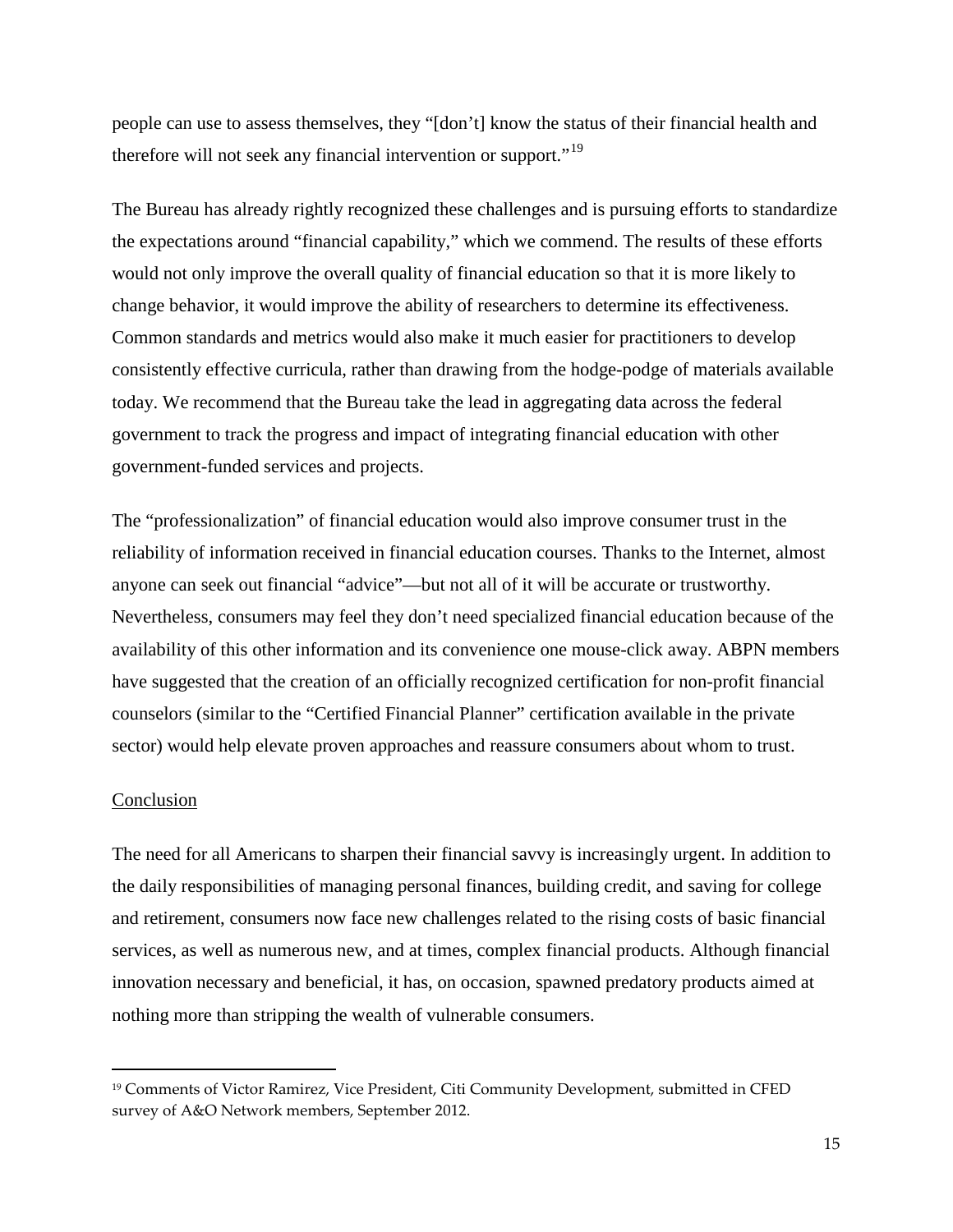The most at risk are consumers who remain unconnected to mainstream financial services and products. According to the FDIC's 2011 Survey of Unbanked and Underbanked Households, 8.2 percent of U.S. households are "unbanked," while an additional 20.8 percent of U.S. households are "underbanked," relying primarily on non-bank, "alternative financial services" providers for their transaction and credit needs.<sup>[20](#page-14-0)</sup> African-Americans and Hispanics are significantly overrepresented among the unbanked, with more than 20% of households in each group wholly lacking any relationship with a mainstream financial institution.<sup>[21](#page-15-0)</sup> These unbanked and underbanked households are uniquely vulnerable to exploitation from predatory products and service providers.

If our ultimate goal is to raise the general financial capability of American households, we will need to ensure a well-coordinated and integrated national infrastructure for the delivery of culturally and linguistically relevant financial education services and measure not simply the delivery of services, but behavioral change that leads to increased financial capability. In order to be most effective in achieving this goal our efforts must engage with all stakeholders in publicprivate partnerships amongst government agencies, like the CFPB, nonprofits and financial institutions, small and large. If we fail in this endeavor, households who don't get the benefit of financial education will only fall further behind, endangering their own financial security, while at the same time posing a "systemic risk" to the nation's overall financial health. Ensuring that effective financial education that is tailored to meet the specific needs of low-income communities and communities of color is necessary to ensure that all participants in the financial marketplace can make the most of their resources and fully take advantage of opportunities to move up the economic ladder.

Thank you for this opportunity to share information with the Bureau regarding effective financial education and how to deliver effective financial education to low-income individuals and communities as well as people and communities of color. We look forward to working with the Bureau on these issues as it further develops its programming and research efforts.

<sup>20</sup> Federal Deposit Insurance Corporation, *2011 FDIC National Survey of Unbanked and Underbanked Households* (Washington, D.C.: Federal Deposit Insurance Corporation, September 2012).

<span id="page-15-0"></span><sup>21</sup> 21.4% of African-American households and 20.1% of Hispanic households are unbanked, per FDIC data.